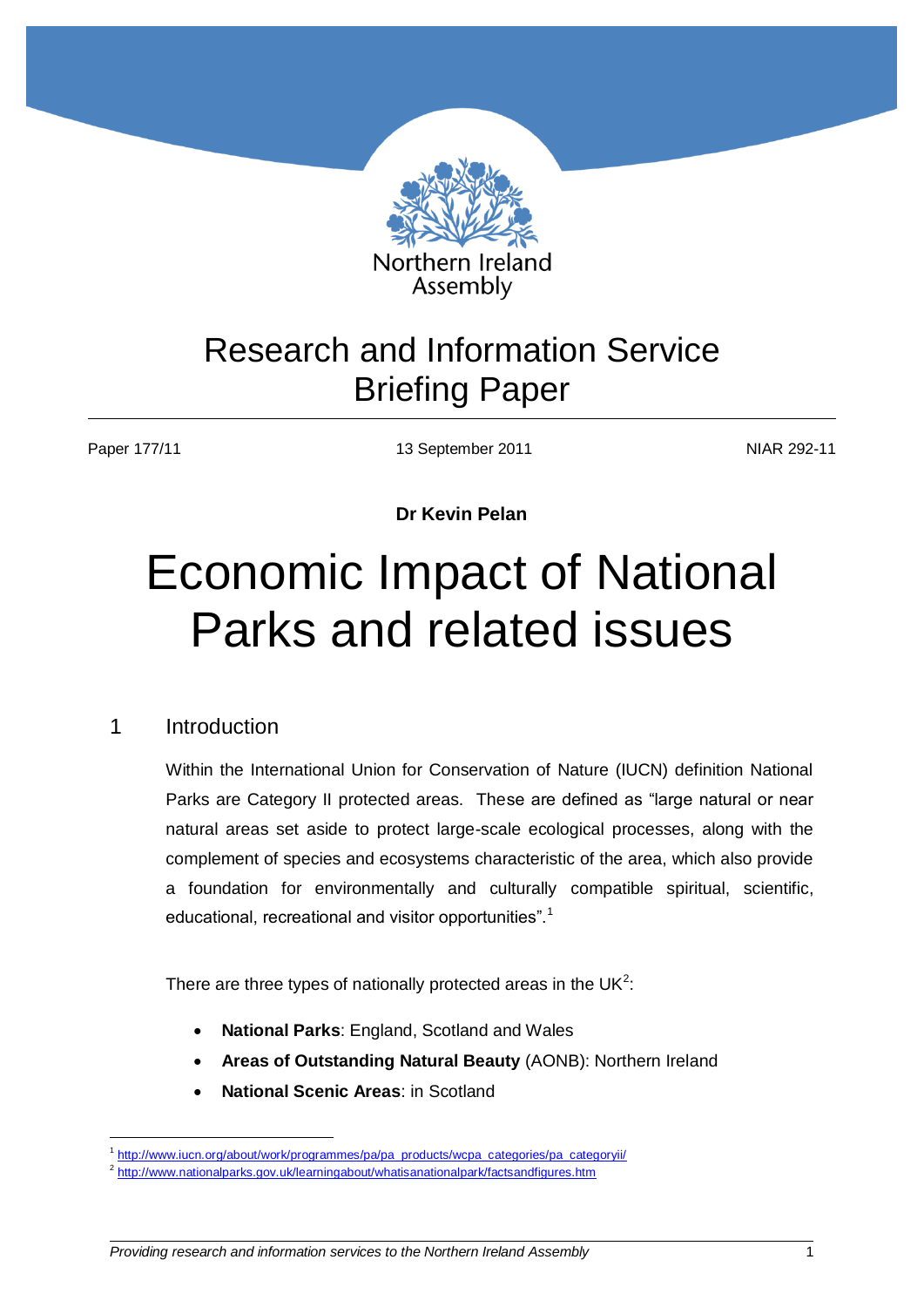The distribution of National Parks and the land covered by these is as follows:

- **England**: 10 National Parks cover 9.3% of the land area
- **Wales**: 3 National Parks cover 19.9% of the land area
- **Scotland**: 2 National Parks cover 7.2% of the land area



# **Figure 1 Map showing the UK's National Parks**

The first National Parks in the UK were designated in 1951 while the most recent designation was in 2010.

There are six National Parks in the Republic of Ireland:

- Ballycroy (northwest Mayo)
- The Burren National Park
- Connemara National Park
- Glenveagh National Park
- Killarney National Park
- Wicklow Mountains National Park

Figure 2 indicates the location of these national parks.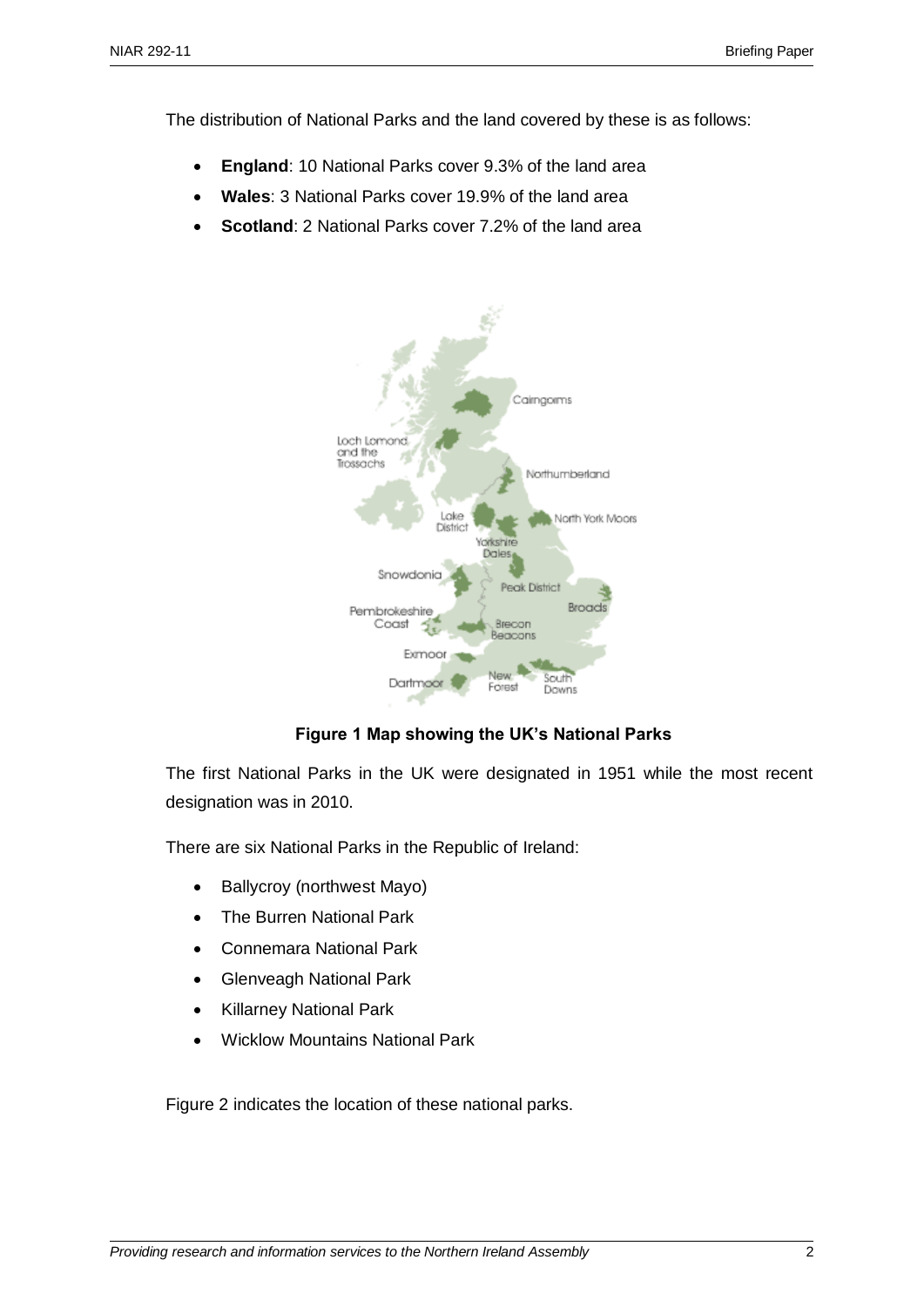

Figure 2 Location of the six national parks in Ireland

# 2 Economic Impact

In their report of 2006 Annett et al. $3$  state that the positive economic impacts of national park designation lie chiefly in four areas:

- Expenditure associated with increased number of tourists, visitors and recreational users
- Direct government expenditure to establish the park and to support its ongoing operation
- Increased employment due to park operations and visitor services
- Effects on property values

# **2.1 Visitor Spend**

<u>.</u>

Perhaps the most *direct* economic impact can be measured by the visitor spend at each of the parks. For the 15 National Parks in the UK this ranges from £83m for Exmoor to £659m for the Lake District. Table 1 provides a breakdown of this and other relevant information including government funding mentioned above.

<sup>&</sup>lt;sup>3</sup> Annett, J.A., Joyce, J. and Scott, P. (2006) National Parks: Potential Impacts of National Park Designation in Northern Ireland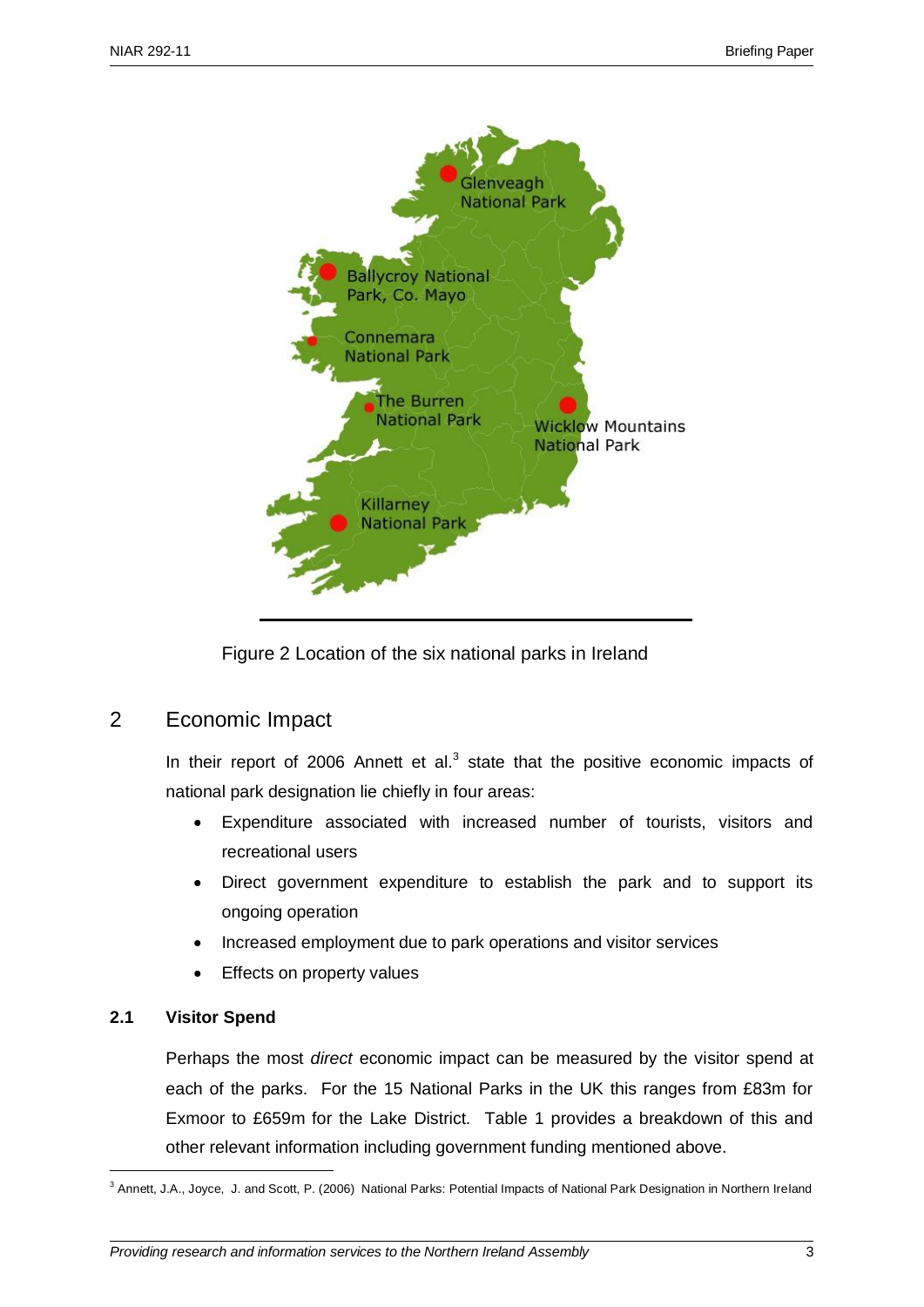# **Table 1 Breakdown of visitor spend and other relevant information for the UK's 15 National Parks**<sup>4</sup>

| <b>National Park</b><br>name     | Year of<br>designation | Population | <b>Scheduled</b><br>ancient<br>monuments             | Conserva<br>tion<br>Areas                       | Visitors a<br>year<br>(million) | <b>Visitor</b><br>days a<br>year<br>(million) | <b>Visitor</b><br>spend a<br>year<br>(million) | <b>Funding</b><br>£million to<br>nearest 100k<br>(Central<br>Government) |
|----------------------------------|------------------------|------------|------------------------------------------------------|-------------------------------------------------|---------------------------------|-----------------------------------------------|------------------------------------------------|--------------------------------------------------------------------------|
| <b>Brecon</b><br><b>Beacons</b>  | 1957                   | 32,000     |                                                      |                                                 | 3.8                             | 4.3                                           | £143                                           | 4.5                                                                      |
| <b>Broads</b>                    | 1989                   | 5,721      | 13                                                   | 18                                              | 5.8                             | 7.2                                           | £296                                           | 4.3                                                                      |
| Cairngorms                       | 2003                   | 17,000     | 60                                                   | $\overline{\mathbf{4}}$                         | 1.48                            | $\mathfrak{B}$                                | £174                                           | 4.5                                                                      |
| Dartmoor                         | 1951                   | 34,000     | 1208                                                 | 23                                              | 2.5                             | 3.3                                           | £123                                           | 4.7                                                                      |
| Exmoor                           | 1954                   | 10,600     | 208                                                  | 16                                              | 1.4                             | $\overline{2}$                                | £83                                            | 4.0                                                                      |
| <b>Lake District</b>             | 1951                   | 42,200     | over 200                                             | 21                                              | 8.3                             | 15.2                                          | £659                                           | 7.0                                                                      |
| Loch Lomond and<br>the Trossachs | 2002                   | 15,600     | 60                                                   | $\overline{7}$                                  | 2.1                             | $\overline{4}$                                | £247                                           | 6.8                                                                      |
| New Forest                       | 2005                   | 34,400     | 61                                                   | 18                                              | <b>Not</b><br>available         | 13.5                                          | £123                                           | 4.0                                                                      |
| Northumberland                   | 1956                   | 2,200      | 196,<br>including 1<br>World<br><b>Heritage Site</b> | 1 and $3$<br>National<br>Conservati<br>on Areas | 1.7                             | 2.415                                         | £104                                           | 3.3                                                                      |
| North York<br>Moors              | 1952                   | 25,000     | 846                                                  | 42                                              | 6.3                             | 9                                             | £317                                           | 5.4                                                                      |
| <b>Peak District</b>             | 1951                   | 38,000     | 457                                                  | 109                                             | 10.1                            | Not<br>available                              | £97                                            | 8.3                                                                      |
| Pembrokeshire<br>Coast           | 1952                   | 22,800     |                                                      | 13                                              | 4.2                             | 13.5                                          | £500                                           | 4.8                                                                      |
| Snowdonia                        | 1951                   | 25,482     | 359                                                  | 14                                              | 4.27                            | 10.4                                          | £396                                           | 6.0                                                                      |

1

<sup>&</sup>lt;sup>4</sup> <http://www.nationalparks.gov.uk/learningabout/whatisanationalpark/factsandfigures.htm>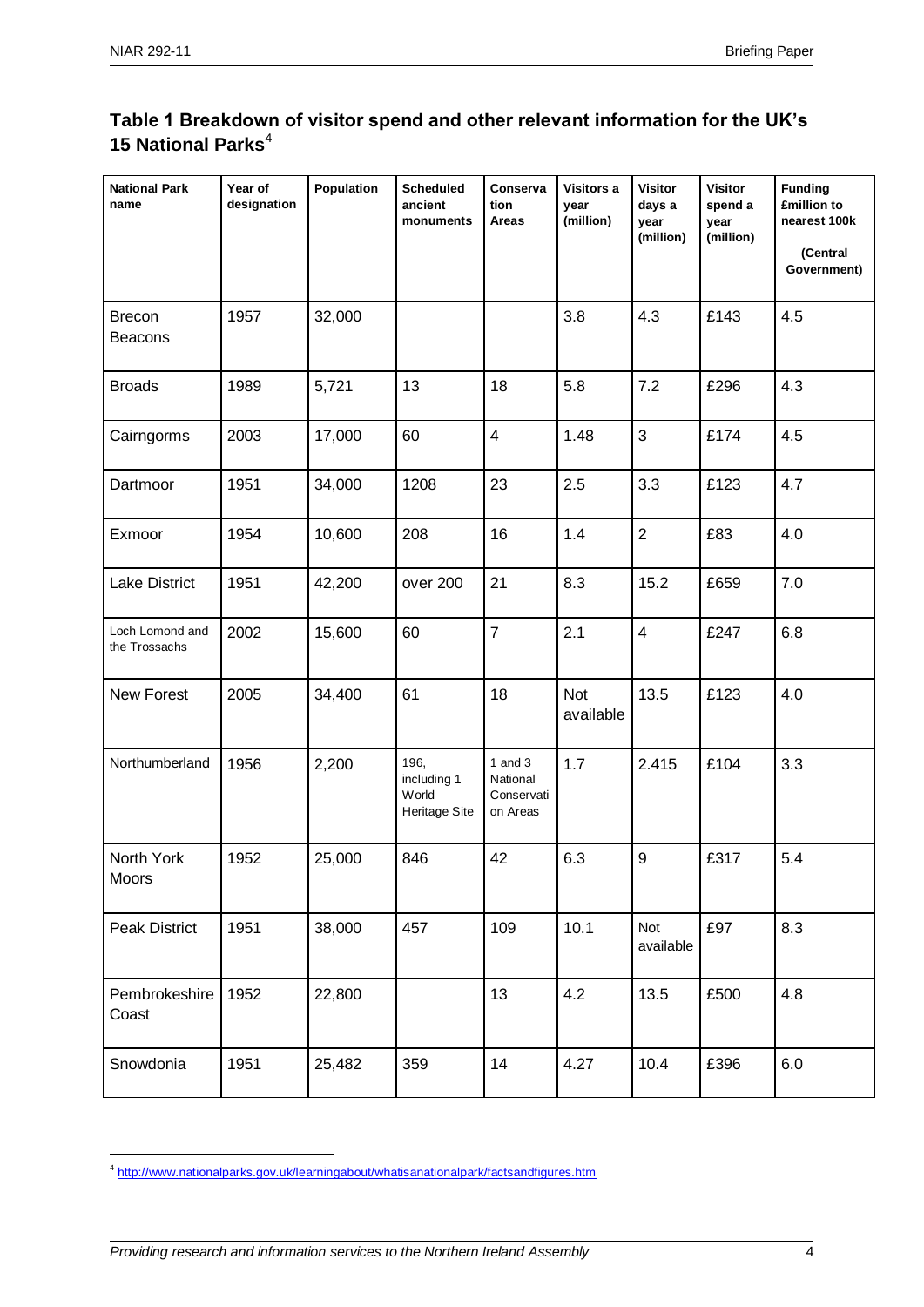| <b>National Park</b><br>name | Year of<br>designation | Population | <b>Scheduled</b><br>ancient<br>monuments | Conserva<br>tion<br>Areas | Visitors a<br>year<br>(million) | <b>Visitor</b><br>days a<br>year<br>(million) | <b>Visitor</b><br>spend a<br>vear<br>(million) | <b>Funding</b><br><b>£million to</b><br>nearest 100k<br>(Central<br>Government) |
|------------------------------|------------------------|------------|------------------------------------------|---------------------------|---------------------------------|-----------------------------------------------|------------------------------------------------|---------------------------------------------------------------------------------|
| South Downs                  | 2010                   | 120,000    | 741                                      | 165                       | <b>Not</b><br>available         | 39                                            | <b>Not</b><br>available                        | <b>Not</b><br>available                                                         |
| <b>Yorkshire Dales</b>       | 1954                   | 19,654     | 203                                      | 37                        | 9.5                             | 12.6                                          | £400                                           | 5.4                                                                             |

#### **2.1.1 Government Funding**

All the National Parks are funded from central government. One obvious advantage therefore of national designation is the funding available to establish a National Park and subsequently to run it e.g. via the establishment of a National Park Authority. The level of funding depends upon a number of factors including how many people live in the National Park area, the number of visitors etc. In addition parks may also receive funding from other sources such as the European Union and from generating income themselves.

#### **2.1.2 Increased Employment**

1

The number of jobs that are created as a result of National Park designation can be classified as direct (the number of people on the Park's payroll) and indirect (jobs created generally as a result of the need to provide services to visitors to the Park and surrounding area).

#### **2.1.3 Specific case study: Economic Impact of the three Welsh National Parks**

A report in 2006<sup>5</sup> set out to establish the economic value of the three National Parks in Wales – Brecon Beacons National Park (BBNP), Pembrokshire Coast National Park (PCNP), and Snowdonia National Park (SNP). Table 2 presents the overall findings of this report.

<sup>&</sup>lt;sup>5</sup> Valuing our Environment: Economic Impact of the National Parks of Wales [http://www.nationalparks.gov.uk/voe\\_national\\_parks\\_summary\\_english.pdf](http://www.nationalparks.gov.uk/voe_national_parks_summary_english.pdf)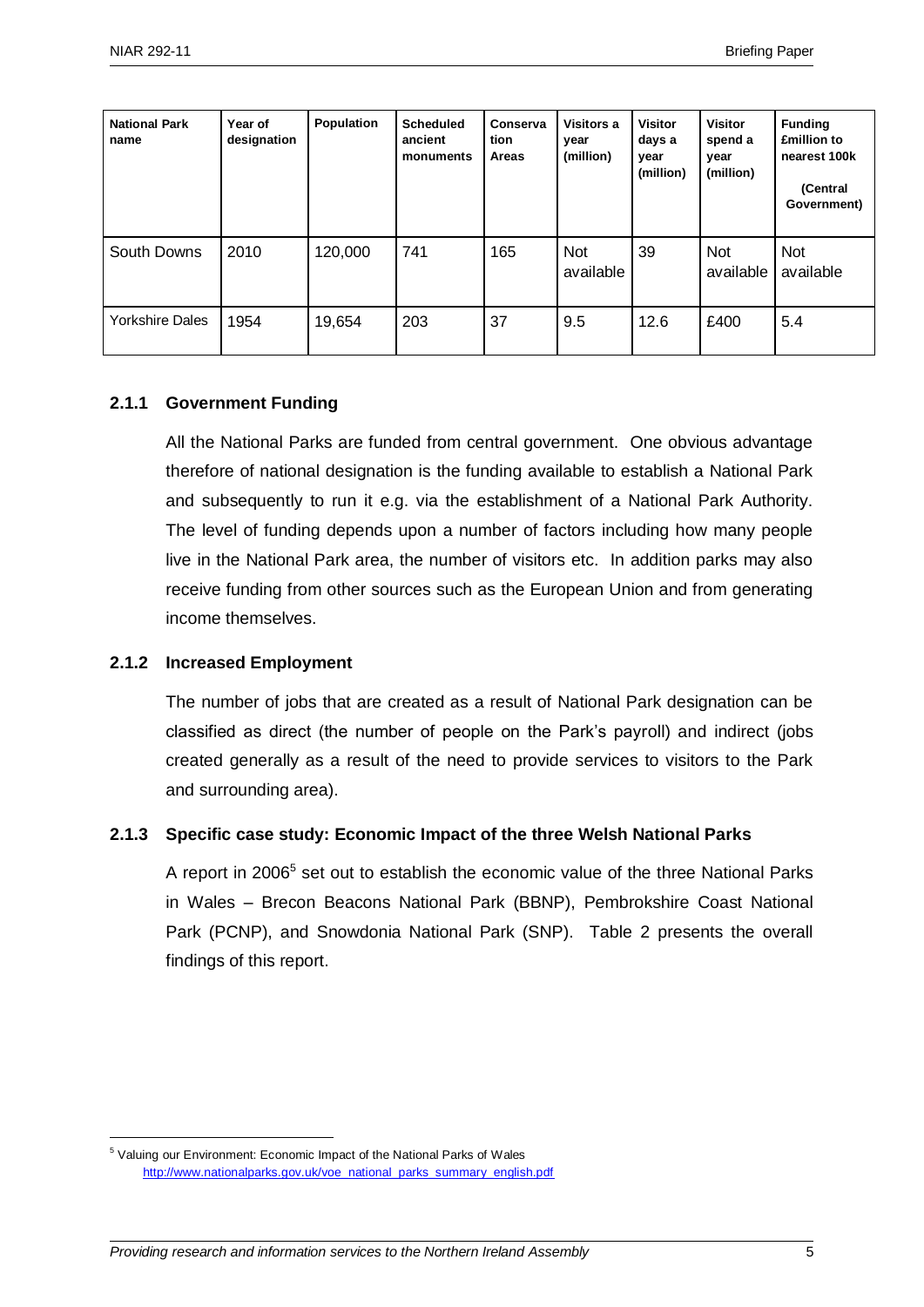| <b>Indicator</b>               | <b>BBNP</b> | <b>PCNP</b> | <b>SNP</b> | <b>Total</b> |
|--------------------------------|-------------|-------------|------------|--------------|
| Employment                     |             |             |            |              |
| Direct employment              | 2,718       | 3,762       | 3,775      | 10,255       |
| Indirect employment in NP      | 153         | 61          | 66         | 280          |
| Indirect employment outside NP | 426         | 831         | 135        | 1,392        |
| Total                          | 3,279       | 4,653       | 3,975      | 11,926       |
|                                |             |             |            |              |
| <b>Income</b> (£ millions)     |             |             |            |              |
| Direct income                  | 40.17       | 51.41       | 55.17      | 146.75       |
| Indirect income in NP          | 1.25        | 0.77        | 0.71       | 2.74         |
| Indirect income outside NP     | 7.23        | 16.20       | 3.90       | 27.33        |
| Total                          | 48.65       | 68.39       | 59.78      | 176.82       |
|                                |             |             |            |              |
| <b>GDP</b> (£ millions)        |             |             |            |              |
| <b>Direct</b>                  | 48.70       | 65.30       | 62.75      | 176.75       |
| <b>Indirect</b>                | 9.88        | 15.24       | 2.87       | 27.99        |
| <b>Total</b>                   | 58.58       | 80.54       | 65.62      | 204.74       |

# **Table 2 Environmentally-linked economic activity in the three National Parks of Wales**

# **2.1.4 Funding to individuals/communities**

Besides providing direct and indirect employment and generating economic activity parks also provide funding to individuals and communities to assist in reaching the objectives of the park. For example, parks have a Sustainable Development Fund (SDF) which helps to fund projects which combine economic, social and environmental objectives.

# **Examples:**

In 2010 – 2011 the SDF of the Lake District National Park received 23 applications and awarded to 20. The total amount awarded was over £200,000, varying from £250 to £45,000. The total worth of all projects was more than £900,000.

In 2010/11 the SDF of the Dartmoor National Park funded 34 projects totalling over £209, 000.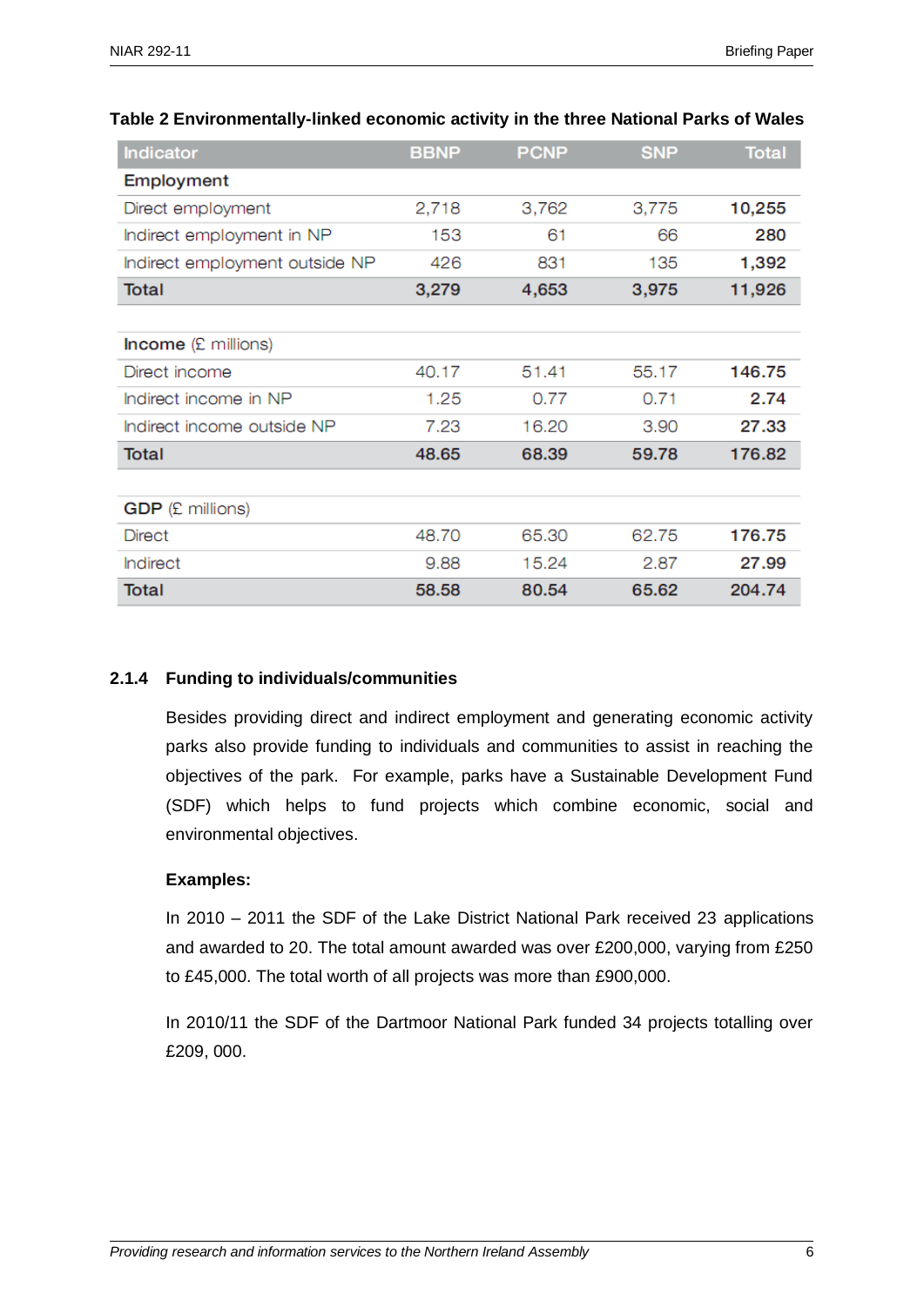# 3 Accessibility

The concept of accessibility encompasses a range of issues. In the context of this paper this refers to accessibility to people with disabilities and landowners' concerns from a legal perspective.

# **3.1 Accessible Activities**

The publication, *[A Guide to Accessible Activities in Britain's National Parks](http://www.nationalparks.gov.uk/visiting/outdooractivities/accessforall.htm)* highlights one accessible activity per National Park to give a *flavour* of the range of accessible activities available in the 15 National Parks. The Guide indicates that there are 'many others' available to choose from. The examples below give an idea of the activities available:

- Many of the activities referred to in the Guide are scenic walks. For example, the **Mawddach Trail in Snowdonia** is a 9 mile walk with accessible benches and picnic tables along the path. The gates are accessible to wheelchairs, pushbikes and pushchairs. There are accessible parking bays and two possible drop-off points with accessible toilets; two accessible parking bays are also available. In addition there is an audiotrail.
- In the **Lake District 'Miles without Stiles'** is a series of 39 routes accessible to people with limited mobility. Details on these are available in bound booklet. There are accessible toilets and accessible parking spaces. A special free bus operates around the grounds of the visitor centre for people with limited mobility.
- A different type of activity is to be found in the **Broads National Park**. This involves an accessible boardwalk with resting places, tapping edges and some Braille signs and a trip on a solar boat around Barton which is accessible via a ramp. In addition there are accessible WCs and designated parking bays for both the boat trip and boardwalk.
- **Mini-bus tours are available in Dartmoor**, offering elderly and disabled people a chance to visit sites on the high moors accompanied by a National Park Guide. These are offered from four locations and all vehicles are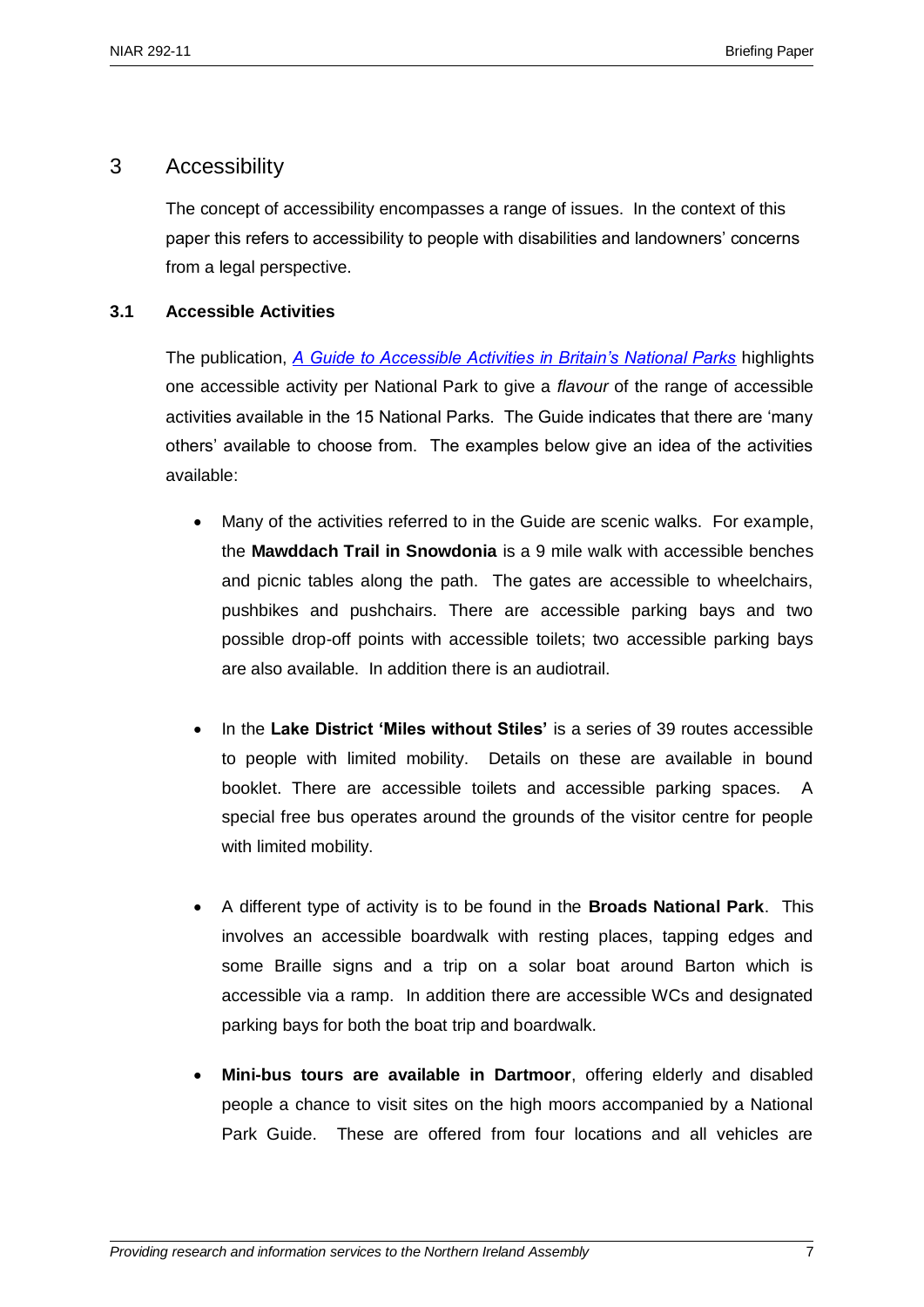accessible and equipped to carry wheelchairs. Carers/family members can also join the tour.

# **3.2 Access to Land – England/Wales**

**National Parks and Access to the Countryside Act 1949 - this legislation** provided, among other things, the framework for the creation of the National Parks and addressed public rights of way and access to open land. It was subsequently amended by other legislation such as the **Countryside and Rights of Way Act 2000 (CROW)** under which the public can walk freely on mapped areas of mountain, moor, heath, downland and registered common land without having to stick to paths.

The responsibility for recording and maintaining rights of way is shared between local authorities, landowners and occupiers. The definition of local authorities in this context includes national park authorities.

# **3.2.1 Access to Land – Scotland**

The Land Reform (Scotland) Act 2003 sets out a presumption in favour of access and establishes statutory rights of non-motorised access to most areas of land and inland water for passage recreation, education and commercial activities. Access rights are to be exercised responsibly and there are reciprocal obligations on land managers to manage land in ways that are responsible to those exercising access rights.

Local authorities have been given powers to draw up plans for a core path network to give the public sufficient access through their area and enhanced powers to create this system. The local authority must also set up a local access forum to assist the local authority with their powers and duties in the Act. They also have enhanced powers to remove obstructions to access.

# **3.2.2 Access to Land – Northern Ireland**

The *Access to the Countryside (Northern Ireland) Order 1983* is a key piece of legislation that places a duty on District Councils to

 *"to assert, protect and keep open and free from obstruction or encroachment any public right of way, and compile and preserve maps and other records of public rights of way in their district".*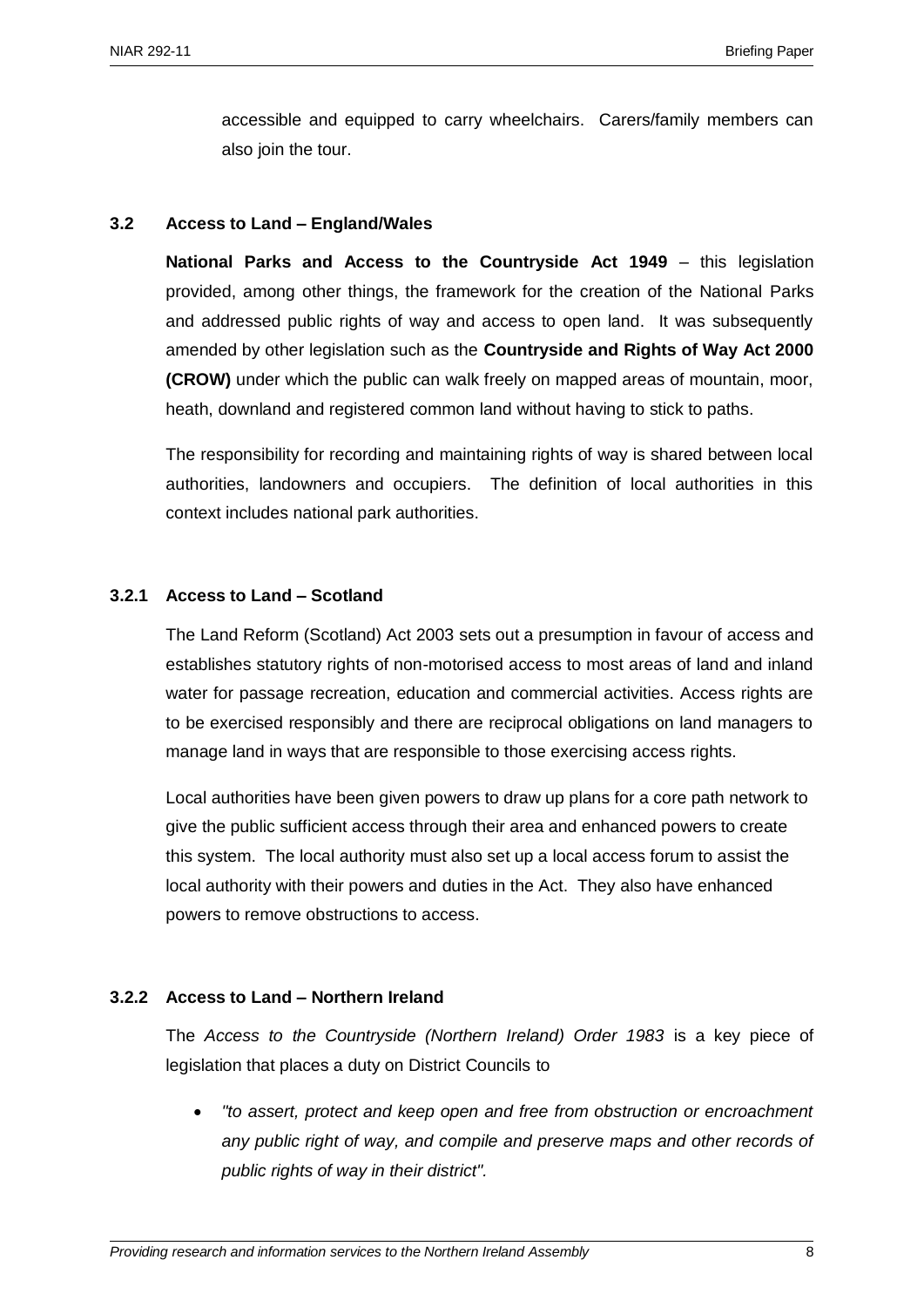Councils may also establish a public path.

The public have no general access to the countryside in NI but district councils have the power to establish access to open country by reaching agreement with the landowner or by Order.

The *Occupiers Liability Act (Northern Ireland) 1957 and the Occupiers Liability (Northern Ireland) Order 1987* places a duty on the occupier of land (who may not be the owner) over the condition of the land. How this applies to certain categories of people is outlined below:

# **Visitors**

The occupier must take such care as is reasonable to ensure that visitors will be reasonably safe in any premises to which they are invited or permitted by the occupier. The occupier does not however have any obligation to anyone who accepts a risk e.g. engaging in an activity such as handgliding, walking over rough ground.

# **Trespassers**

Duty of care extends to trespassers if the occupier was aware (or should have been aware) of a danger on the land; knew or anticipated that a trespasser might go near the danger; and could have been expected to offer some protection from the danger.

# **Users of a Public Right of Way**

Because a person uses a Public Right of Way 'as a right' liability is determined under Common Law. The occupier does not have a duty of care to users of the Public Right of Way nor or they usually responsible for the condition of the safety of the Public Right of Way.

# **3.2.3 Northern Ireland - Landowner Issues**

1

A study on access to the Mournes Area of Outstanding Natural Beauty<sup>6</sup> noted several issues relating to access. In particular it referred to legal concerns of landowners relating to increased access to their land. The key points in relation to types of access are noted below:

<sup>6</sup> Mourne Area of Outstanding Natural Beauty Access Study (2007). The Countryside Access and Activities Network for Northern Ireland. [http://www.sportni.net/NR/rdonlyres/1C737C60-0268-4071-AD0C-](http://www.sportni.net/NR/rdonlyres/1C737C60-0268-4071-AD0C-198E7016165F/0/Mournes_Access_Study.pdf)[198E7016165F/0/Mournes\\_Access\\_Study.pdf](http://www.sportni.net/NR/rdonlyres/1C737C60-0268-4071-AD0C-198E7016165F/0/Mournes_Access_Study.pdf)